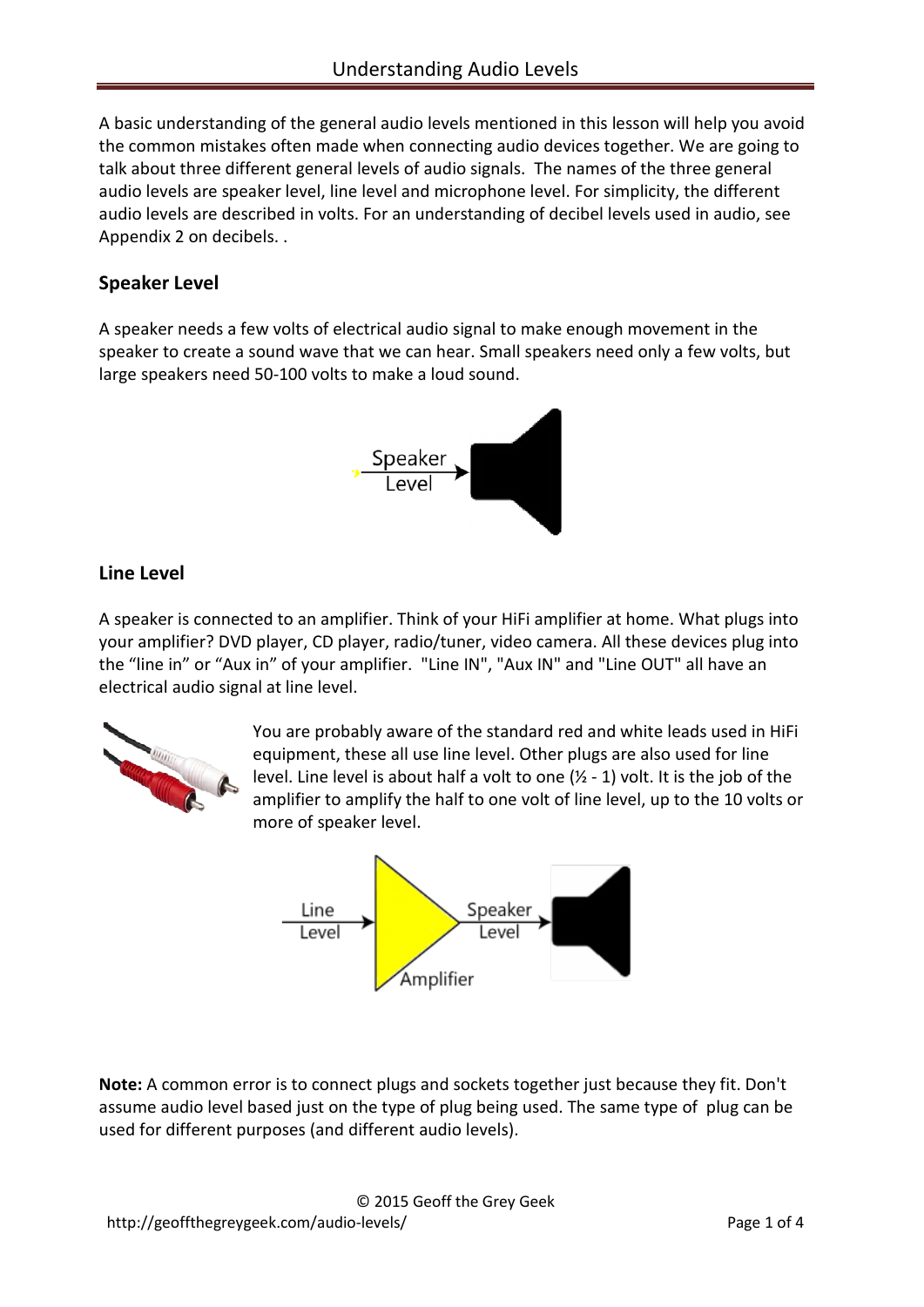## **Microphone Level**

Ok, so we have line level (about  $\frac{1}{2}$  - 1 volt) which goes into an amplifier to make it up to speaker level (about 10 volts or above). What audio level do you think Mic level is? How much voltage do you think comes out of a microphone, as a result of you speaking into it? Answer: Stuff all!

The output voltage of a microphone is very low. It is measured in milli-volts, that is 1/1000th of a volt. A mic can give as little as 1 mV, or up to 100mV, depending on how loud you speak into it. That is not very much. So what do you think is going to happen if you plug a mic directly into the line in of an amplifier? Answer: A very low level of muffled sound if anything.

### **Mic Pre-amps**

The amplifier wants line level,  $\frac{1}{2}$  – 1 volt to produce enough signal to make the speaker work properly. But the mic is only producing milli-volts. So what is needed is a small microphone amplifier that amplifies the audio level from mic level to line level. This should go between the microphone and the amplifier. Because it is for the microphone and it is before the main amp, it is called [a mic pre-amp.](http://rover.ebay.com/rover/1/711-53200-19255-0/1?type=2&campid=CAMPAIGNID&toolid=11000&customid=CUSTOMID&ext=120704228105&item=120704228105&ipn=psmain&icep_vectorid=229466&icep_ff3=2&icep_item=120704228105) A mic pre-amp amplifies the milli-volts from a microphone up to line level.



Mic pre-amps are normally built into devices designed for connecting to a microphone. Equipment like an audio mixer, a [digital recorder,](http://www.ebay.com/sch/Consumer-Electronics-/293/i.html?_nkw=digital+recorder) a video camera or a computer - all these may have mic level inputs as well as line level input, or just a mic level input. .

The picture on the right shows for each input on this mixer there is a line level input (labelled Line 3 and Line 4), as well as a microphone pre-amp (labelled MIC PRE).

Obviously a microphone plugs into the mic input, as the mic inputs are connected to the in-built mic pre-amps.



A line level device would obviously plug into the line in socket.

But what if your mixer (or computer/recorder) only has a microphone input, and you need to connect a line level source to it? This would result in the line level  $\frac{1}{2}$  - 1 volt) being connected to the input of the mic pre-amp. The trouble is, the mic preamp is expecting only a few millivolts. The resulting sound will be very distorted as the mic pre-amp is completely overloaded.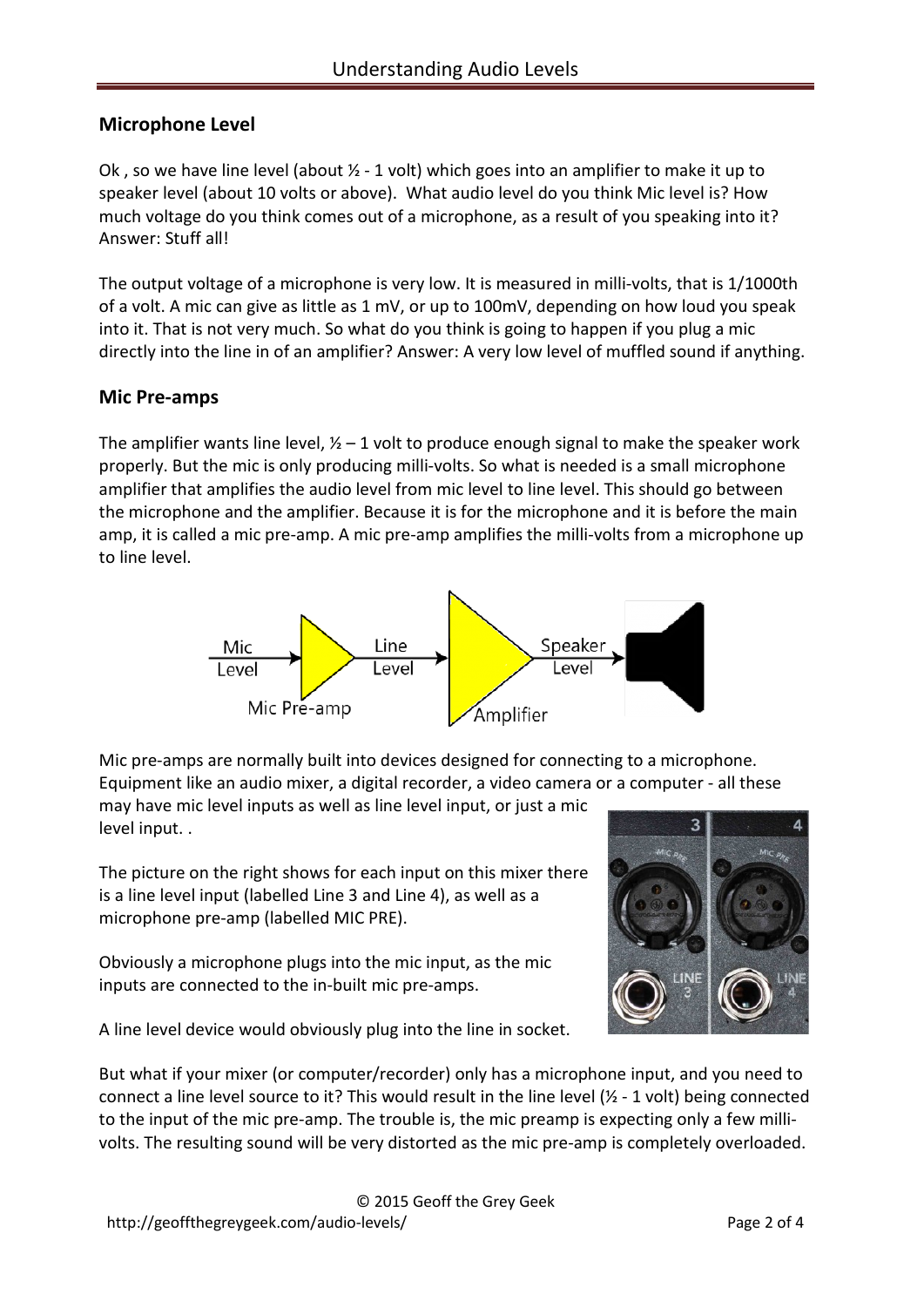### **Attenuators**

So how can we do this? How do we connect a line level to a mic level input? We have to reduce the line level down to mic level. The technical word for this is to attenuate the signal. As an amplifier amplifies, or boosts the signal; an attenuator attenuates, or reduces the signal.

You can buy attenuators at a music shop, they are called DI boxes. DI stands for Direct Input, Direct Injection, meaning you can directly inject a line level into the mic input without any problems.

### **Audio Level Summary**

There are three main audio signal levels: mic level (millivolts), line level (around 1 volt) and speaker level (around 10 volts or more). The rule is, only plug speakers into the speaker socket of an amplifier; only line level into the line in of any equipment; and only mic level in the mic input of your mixer, camera or laptop. The most common cause of audio distortion comes from not understanding the different levels, and how to connect them all together.

### **Practical Example 1**

**Scenario:** A keyboard (electric piano) located on the stage needs to connect to a mixer located at the back of the hall, with a microphone multi-core cable connecting between the two.

**Issue**: The output of the keyboard is at line level, and the microphone input at the mixer requires mic level. (There is also the issue of different plugs and balanced/unbalanced inputs but these are the topics of other lessons).

**Solution**: Use a basic DI box available from most music or electronic stores. A DI box acts as an attenuator which reduces the line level of the keyboard to mic level for direct connection to the mixer (via the multi-core cable). The DI box also overcomes the issues of matching plugs and going from unbalanced to balanced - so this is a perfect solution. This solution also works for connecting electric guitars, electronic drums and DVD players.

#### **Practical Example 2**

**Scenario:** The output (line level) of an audio mixer needs to connect to a digital camera or digital recorder which only has a microphone input.

**Issue**: The output of the mixer is at line level, and the microphone input of the camera/recorder requires mic level.